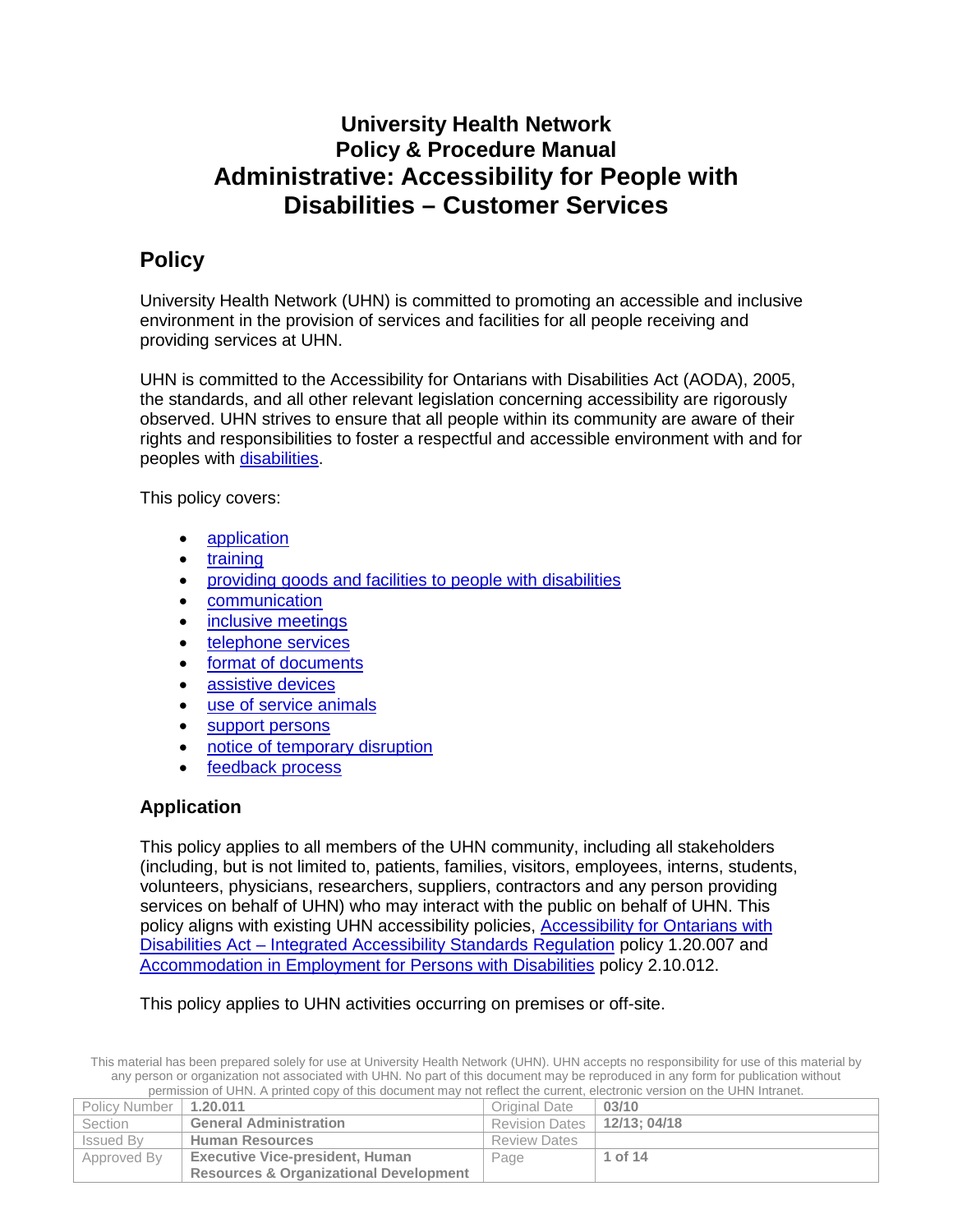## <span id="page-1-0"></span>**Training**

UHN will provide mandatory training to all stakeholders and those who are involved in the development and approval of customer service policies, practices and procedures. This training includes how to interact with people with disabilities who are accompanied by a [service animal.](#page-11-1)

## <span id="page-1-1"></span>**Providing Services and Facilities to People with Disabilities**

People with disabilities have the right to equal opportunity to obtain, use and benefit from UHN products and services. UHN will provide all services and facilities respectful of the dignity and independence of people with disabilities, in a manner which takes into account the person's [disability.](#page-11-0)

## <span id="page-1-2"></span>**Communication**

UHN service providers will communicate with people with disabilities in ways that respectfully takes into account their disabilities. This includes, but is not limited to: large print, Braille, American Sign Language (ASL), Quebec Sign Language (QSL), captioning, videos, [UHN Deaf, Deafened, Hearing Loss and Hard of Hearing Toolkit](http://documents.uhn.ca/sites/UHN/Policies/Administrative/General_Administration/1.20.011_att2.pdf) and CNIB Clear Print Guidelines.

## <span id="page-1-3"></span>**Inclusive Meetings**

UHN will strive to ensure that meetings are inclusive, planned and organized in a manner that integrates products and services that maximize the participation of people with disabilities.

## <span id="page-1-4"></span>**Telephone Services**

UHN will provide accessible telephone service, including, but not limited to, Bell Relay Services, and will train all applicable employees, volunteers and others dealing with the public on how to communicate over the telephone in clear and plain language.

## <span id="page-1-5"></span>**Format of Documents**

UHN will:

- provide information or documentation in an agreed upon format that takes into account the person's [disability,](#page-11-0) and
- accommodate the need for accessible format on request.

| Policy Number   1.20.011 |                                                   | Original Date                 | 03/10   |
|--------------------------|---------------------------------------------------|-------------------------------|---------|
| Section                  | <b>General Administration</b>                     | Revision Dates   12/13: 04/18 |         |
| Issued By                | <b>Human Resources</b>                            | <b>Review Dates</b>           |         |
| Approved By              | <b>Executive Vice-president, Human</b>            | Page                          | 2 of 14 |
|                          | <b>Resources &amp; Organizational Development</b> |                               |         |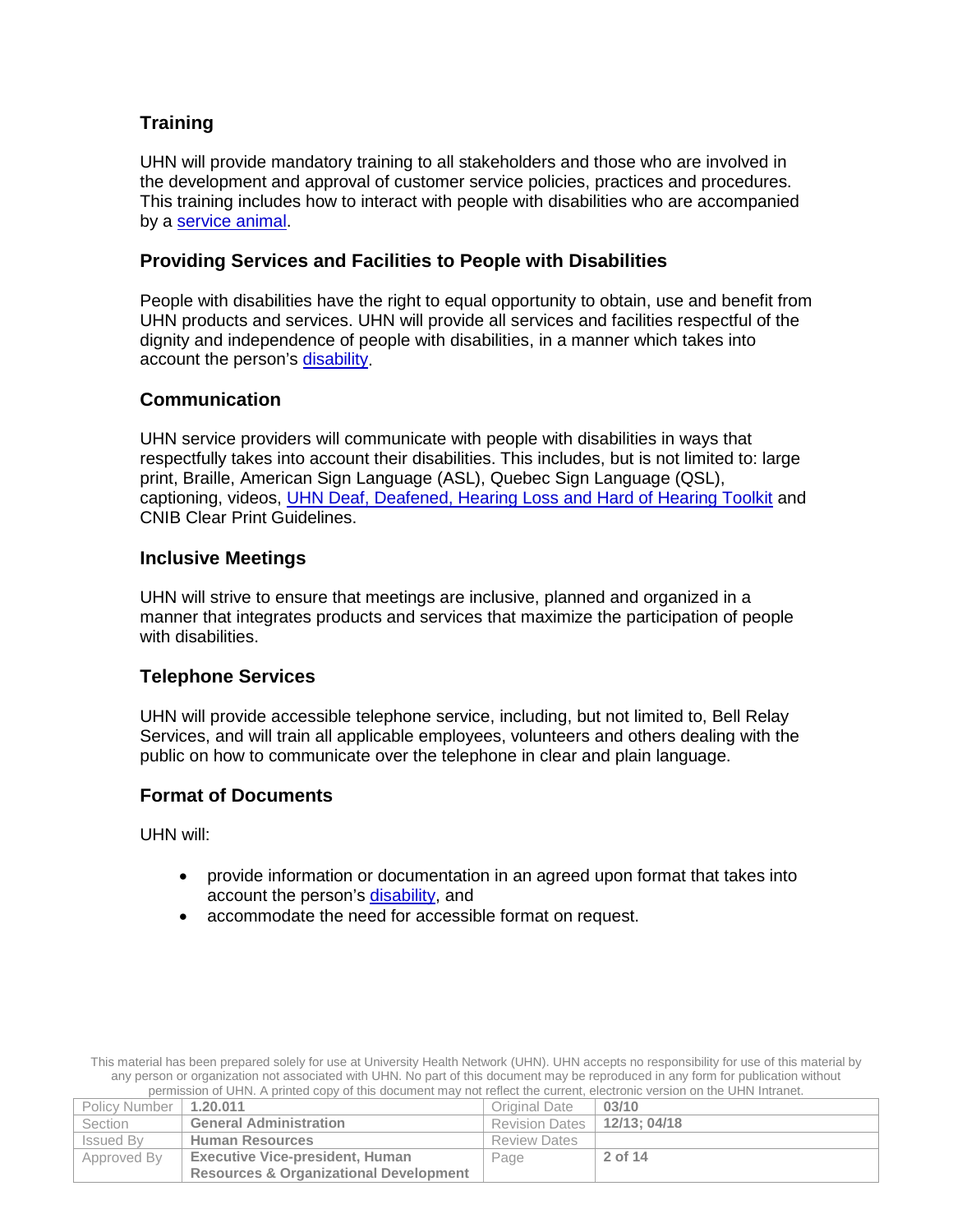## <span id="page-2-0"></span>**Assistive Devices**

People with disabilities have the right to use their own [assistive devices.](#page-10-1) In the event that the assistive device appears unsafe, UHN will speak with the person using the assistive device to determine whether they have access to another assistive device of their choice or, with the person's consent, attempt to identify and temporarily provide a substitute assistive device.

The following assistive devices and services are available at UHN:

- wheelchairs, at all entrances
- walkers, where possible
- paper and pens for hand written notes
- large print, hyperlink, audio format, Braille, with reasonable notice and on request
- ASL and QSL
- Bell Relay Services for individual use
- telephone amplifiers

## <span id="page-2-1"></span>**Use of Service Animals**

People with disabilities accompanied by a [service animal](#page-11-1) have the right to access UHN's services and facilities. Service animals are welcome to remain with the owner (patient or visitor) at all times when accessing UHN services and facilities in areas within UHN where the public or third parties have access, unless the service animal is prohibited by law.

All reasonable efforts will be made to accommodate the patient and [service animal](#page-11-1) when no advanced notification of the service animal has been received.

A letter from a regulated health professional (e.g. chiropractor, audiologist, and optometrist, etc.) is sufficient documentation to confirm that a person requires a service animal. This is only required if it is not readily apparent that the animal is a service animal.

If a service animal is prohibited by law from the premises, UHN will ensure that alternate means are available to people with a disability to obtain, use or benefit from the UHN's services and facilities.

Service animals are **not** permitted and excluded where sterile procedures occur, in accordance with the Health Promotion and Protection Act, including, but not limited to:

- pre-operative, post-anesthetic, intensive/critical care, and step down units
- operating rooms
- clean or sterile supply storage areas
- isolation rooms

| Policy Number   1.20.011 |                                                   | Original Date                 | 03/10   |
|--------------------------|---------------------------------------------------|-------------------------------|---------|
| Section                  | <b>General Administration</b>                     | Revision Dates   12/13; 04/18 |         |
| <b>Issued By</b>         | <b>Human Resources</b>                            | <b>Review Dates</b>           |         |
| Approved By              | <b>Executive Vice-president, Human</b>            | Page                          | 3 of 14 |
|                          | <b>Resources &amp; Organizational Development</b> |                               |         |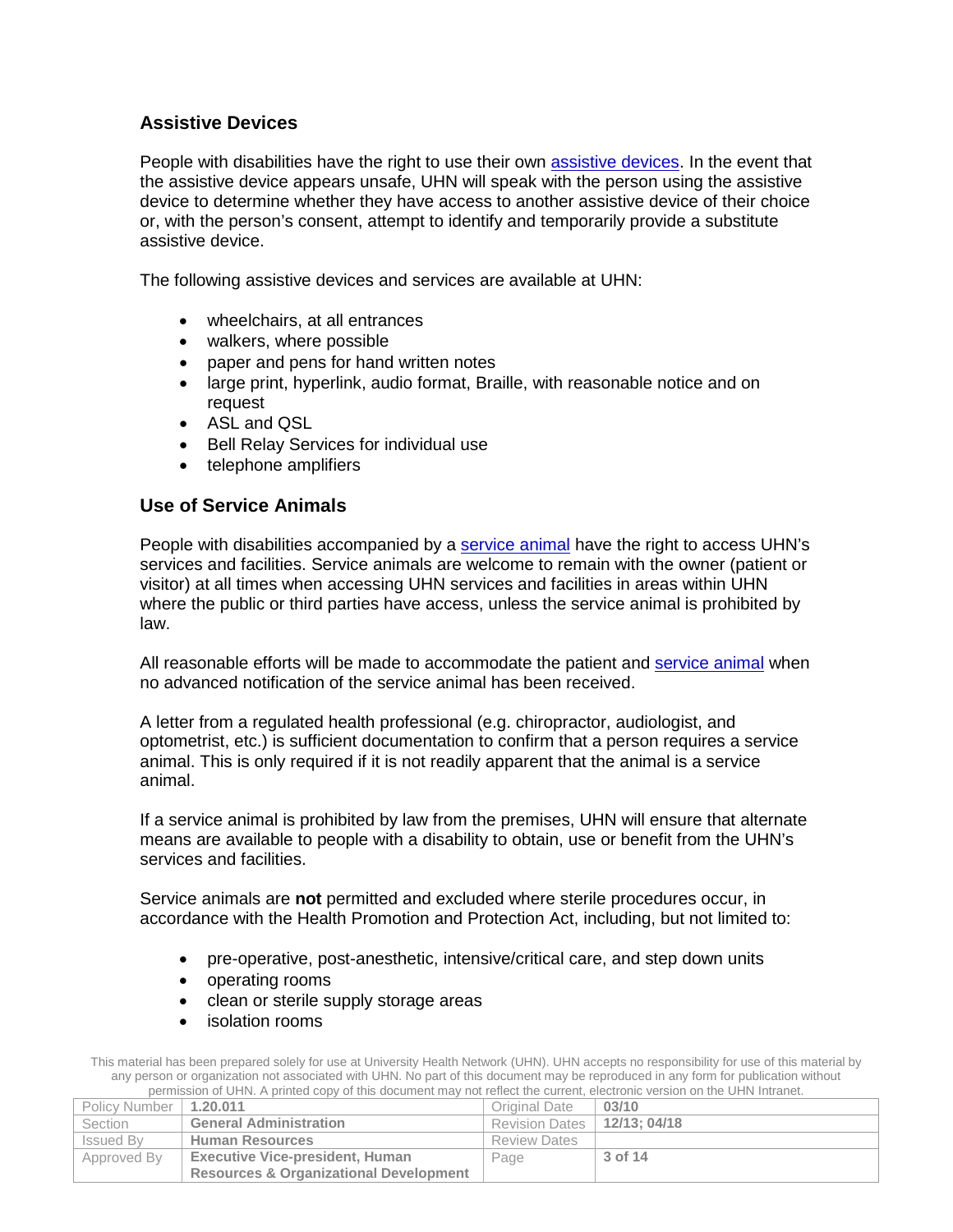- medication preparation or storage areas
- food preparation and food storage areas
- procedure rooms where radiation exposure occurs (e.g. x-ray, CT)

#### **Patient Responsibilities**

It is preferred, where possible, that the patient make pre-arrangements for the custody and care of the service animal during any period of separation while at UHN. The patient is responsible for:

- Pre-arranging the care of the service animal if it is known in advance that the patient will be unable to retain control of their service animal.
- Providing care, well-being and supervision of their service animal's behavior while at UHN.
- Making clearly visible the service animal's ID on the harness, leash or jacket.
- Ensuring that the service animal's ID includes: the animal's training school contact information, emergency and after-hours contact details, and up-to-date immunization records, if required.

All patients are e responsible for notifying the manager, in-charge, or healthcare provider of any concerns about allergies, objections based on religion, or fear related to the presence of a service animal for themselves, family or visitors.

#### **Inpatients**

An inpatient who knows that, while in hospital due to a medical procedure, they will be unable to care for their service animal should pre-plan and make their own arrangements for the care of their service animal, where possible.

During pre-admission, the patient and healthcare provider should discuss options related to the service animal and document the details related to the service animal, including room assignments. The assignment of a room will take into consideration other patients.

#### **Outpatient Procedures or Clinic Appointments**

An outpatient who knows that they will be separated from their service animal should make pre-arrangements for the care of their animal, where possible.

Where an outpatient needs to be separated from their service animal for **2 hours or less** due to a clinical procedure and a support person has not been arranged, the service animal may remain in a quiet area in the department, where possible. Alternatively, the manager or in-charge may contact Security to transfer the service animal to the kennel in the Security Office for **2 hours or less**.

| Policy Number   1.20.011 |                                                   | Original Date                 | 03/10   |
|--------------------------|---------------------------------------------------|-------------------------------|---------|
| Section                  | <b>General Administration</b>                     | Revision Dates   12/13; 04/18 |         |
| Issued By                | <b>Human Resources</b>                            | <b>Review Dates</b>           |         |
| Approved By              | <b>Executive Vice-president, Human</b>            | Page                          | 4 of 14 |
|                          | <b>Resources &amp; Organizational Development</b> |                               |         |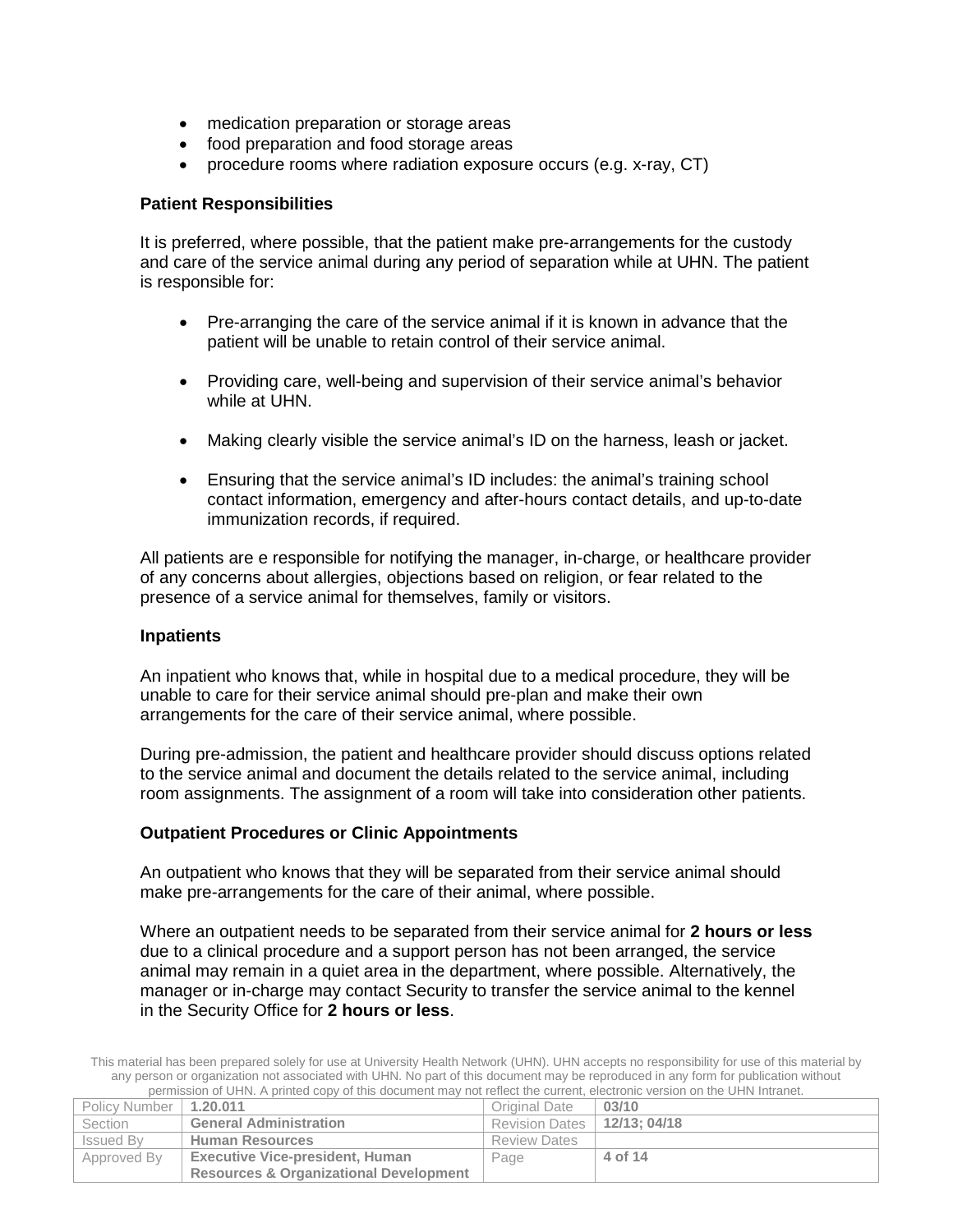### **Emergency Patients**

Patients who are **conscious** and able to control their service animal will not be separated unless consent is given, there are medical reasons or there are concerns from others in the area about allergies, religious exceptions or fear.

For patients who need help with their [service animal](#page-11-1) for **2 to 6 hours** due to unforeseen circumstances, who do not have a [support person](#page-11-2) with them and a contact person is not available, the manager, in-charge or Nursing Administration Coordinator (NAC) will contact:

- The contact or support person to pick-up and assume responsibility for the service animal.
- Security to transfer the service animal to a kennel in the Security office. The service animal may remain in the kennel for up to 6 hours while waiting to be picked up.
- The [site veterinarian technician](#page-6-0) (Monday to Friday, 07:00h to 15:00h) if support is required for the service animal while in the Security office.
- The AODA committee service animal consultant (416-716-8539) if support is required after hours.

For patients who are separated from their service animal for **more than 6 hours** during the day, night or weekends and no support person or contact person for the patient is available, the manager, in-charge or NAC should contact the emergency service telephone number identified on the service animal's vest or in the pocket of the vest.

The emergency service will arrange to pick up and take temporary responsibility for the Service Animal. The service animal will remain in the kennel while waiting to be picked up by the emergency service. The emergency service is responsible for returning the service animal to the patient to resume its duty, when possible.

#### **Employees Responsibilities**

UHN employees, including physicians and individuals providing a service on behalf of UHN, should:

- Notify the manager about any allergies, religious exceptions or fears about animals.
- If uncomfortable being exposed to a **service animal**, employees are to notify the manager and assist in finding an alternative healthcare provider who is willing to switch to provide care to the patient with the service animal.
- Document in the patient's chart any changes to healthcare provider.

| Policy Number   1.20.011 |                                                   | Original Date                 | 03/10   |
|--------------------------|---------------------------------------------------|-------------------------------|---------|
| <b>Section</b>           | <b>General Administration</b>                     | Revision Dates   12/13; 04/18 |         |
| <b>Issued By</b>         | <b>Human Resources</b>                            | <b>Review Dates</b>           |         |
| Approved By              | <b>Executive Vice-president, Human</b>            | Page                          | 5 of 14 |
|                          | <b>Resources &amp; Organizational Development</b> |                               |         |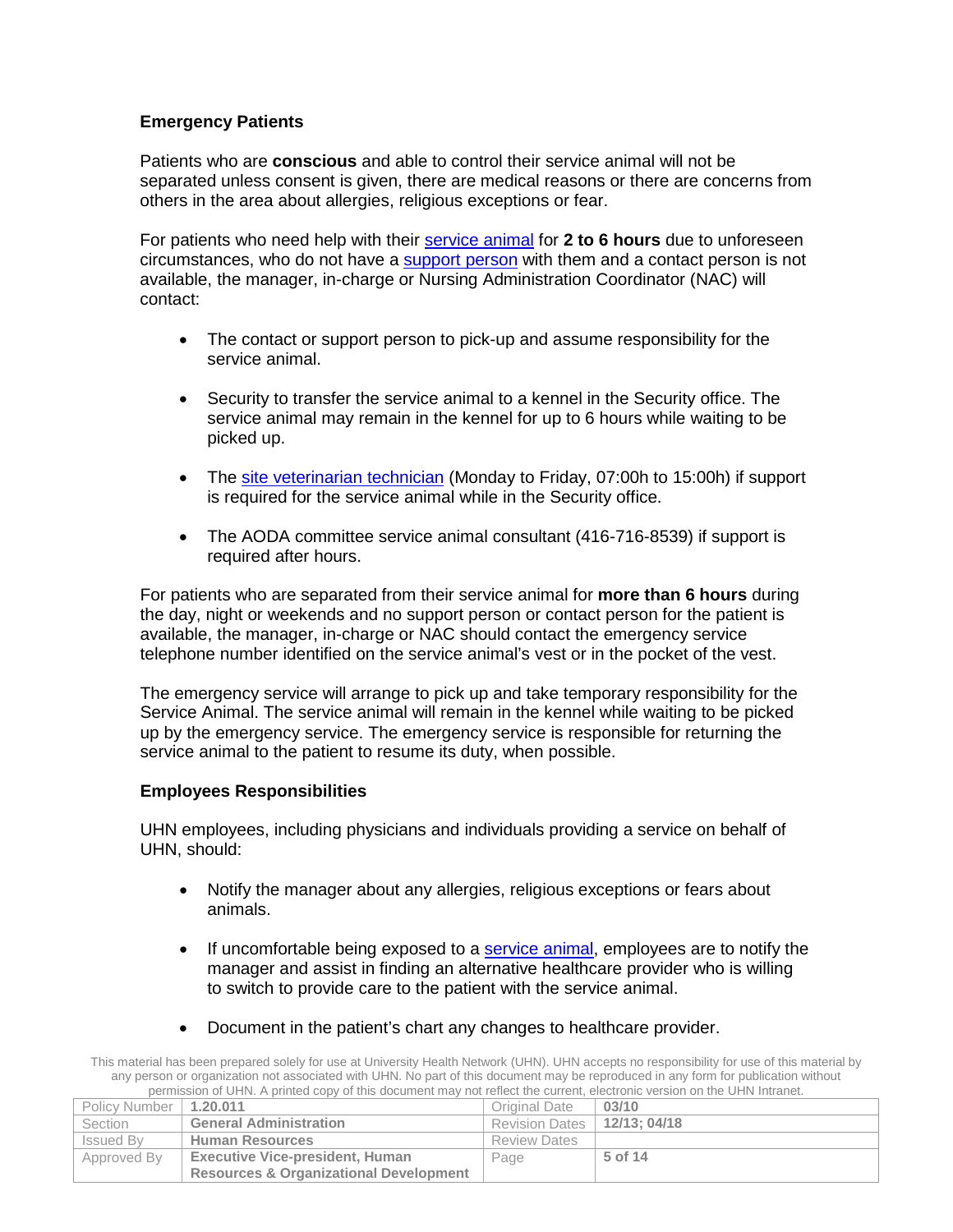- Report to the manager if the patient cannot consent to be separated from their service animal due to medical reasons.
- Only ask for documentation where it is not **readily apparent** that the animal is a service animal.
- **Not separate** a patient from their service animal without consent.
- **Not pet, touch, play, feed or interact** with the service animal.
- **Not deliberately startle or distract** a service animal from its duties.
- **Not feed, walk, exercise, clean or provide any other care** for the service animal.

If a UHN employee or an individual providing service volunteers to assist or provide care for the service animal during their off-duty hours, it is at the individual's own risk and liability. This does not include responsibilities that are delegated by the manager, incharge or NAC in emergency situations.

**Note:** For more information about service animals refer to the [UHN Service Animal](http://documents.uhn.ca/sites/UHN/Policies/Administrative/General_Administration/1.20.011_att1.pdf)  [Toolkit](http://documents.uhn.ca/sites/UHN/Policies/Administrative/General_Administration/1.20.011_att1.pdf) or contact [accessibility@uhn.ca.](mailto:accessibility@uhn.ca)

#### **Leader (Manager, In-Charge or Nursing Administration Coordinator)**

- Inform employees/individuals providing a service on behalf of UHN about the role of the [service animal](#page-11-1) and how to appropriately interact with the patient/owner of the animal.
- Encourage employees/individuals providing a service on behalf of UHN to report allergies, objections based on religion or fear about interacting with a service animal.
- Notify other patients, family or visitors of the service animal's presence and address any concerns including allergies, religious belief and/or fear. Document in the patient chart any alternative arrangements that are necessary.
- Discuss with the patient/owner, healthcare providers, employees/individuals providing a service on behalf of UHN the responsibilities for service animals and arrange for available supports to assist with the service animal, if required.
- Discuss with family or visitors accompanied by a service animal the responsibilities for feeding, handling and cleaning issues while visiting or attending UHN premises.

This material has been prepared solely for use at University Health Network (UHN). UHN accepts no responsibility for use of this material by any person or organization not associated with UHN. No part of this document may be reproduced in any form for publication without permission of UHN. A printed copy of this document may not reflect the current, electronic version on the UHN Intranet.

| Policy Number   1.20.011 |                                                   | Original Date                 | 03/10   |
|--------------------------|---------------------------------------------------|-------------------------------|---------|
| Section                  | <b>General Administration</b>                     | Revision Dates   12/13: 04/18 |         |
| Issued By                | <b>Human Resources</b>                            | <b>Review Dates</b>           |         |
| Approved By              | <b>Executive Vice-president, Human</b>            | Page                          | 6 of 14 |
|                          | <b>Resources &amp; Organizational Development</b> |                               |         |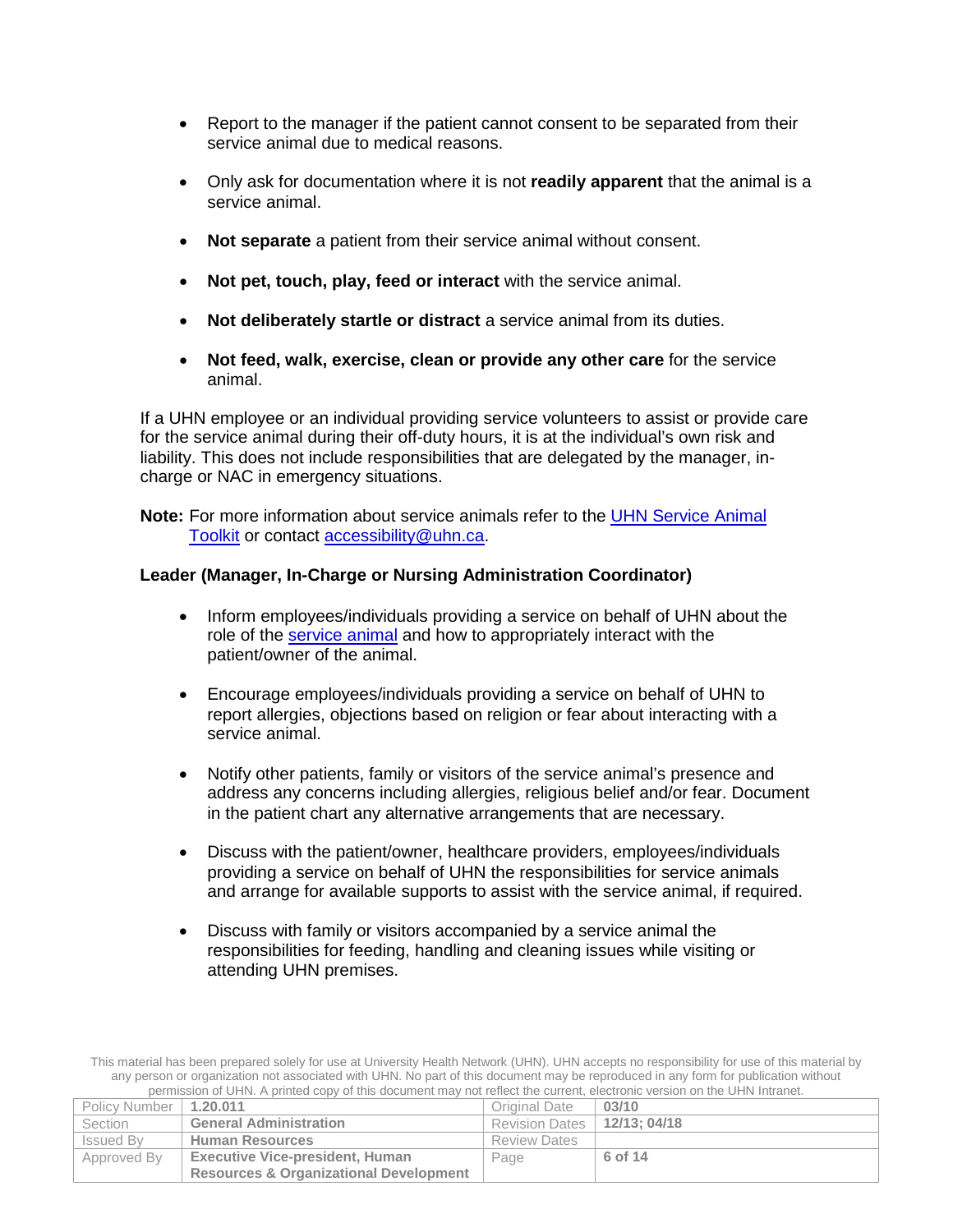#### <span id="page-6-0"></span>**Resources for Service Animals**

Monday to Friday, 07:00h to 15:00h, a UHN veterinarian technician may be available (workload permitting) to consult or provide support where a [service animal](#page-11-1) is temporarily separated from the patient/owner and the service animal displays non-threatening and anxious or distressed behaviour.

| <b>Site</b>                                                                       | <b>First Contact</b>                                               | <b>Second Contact</b>                                                                                                    |  |
|-----------------------------------------------------------------------------------|--------------------------------------------------------------------|--------------------------------------------------------------------------------------------------------------------------|--|
| <b>Princess Margaret (PM)</b><br><b>Cancer Centre</b>                             | Site Supervisor: 416-946-2995,<br>mobile: 647-964-7881             | <b>Manager:</b> 416-946-4501 (ext. 4914).<br>mobile: 416-882-7106                                                        |  |
| <b>Toronto General (TG)</b>                                                       | <b>Site Supervisor: 416-340-3105</b>                               | • Manager: 416-946-4501 (ext. 4914).<br>mobile: 416-882-7106<br>• Site Supervisor: 416-581-7721,<br>mobile: 416-937-4408 |  |
| Toronto Rehab (TR) -<br>University Centre (UC)                                    | <b>Site Supervisor: 416-946-2995,</b><br>mobile: 647-964-7881      | <b>Manager:</b> 416-946-4501 (ext. 4914),<br>mobile: 416-882-7106                                                        |  |
| <b>TR-Bickle Centre</b>                                                           | Service Animal consultant:<br>416-716-8539                         | Service Animal consultant: 416-617-<br>8217                                                                              |  |
| TR - Lyndhurst Centre                                                             | <b>Service Animal consultant:</b><br>416-716-8539                  | Service Animal consultant: 416-617-<br>8217                                                                              |  |
| <b>Toronto Western (TW)</b>                                                       | Site Supervisor: 416-603-5800<br>(ext. 7384), mobile: 647-881-7692 | <b>Manager:</b> 416-946-4501 (ext. 4914)<br>mobile: 416-882-7106                                                         |  |
| Hillcrest: Service Animal consultant: 416-716-8539                                |                                                                    |                                                                                                                          |  |
| After hours (all sites): Service Animal consultant: 416-716-8539 and 647-244-1932 |                                                                    |                                                                                                                          |  |

|  | Table 1: UHN Site Veterinarian Technician Resources |  |
|--|-----------------------------------------------------|--|
|  |                                                     |  |

#### **Safety**

If any person (patient, family member, visitor, employee or any individual providing a service) sustains an injury from a [service animal,](#page-11-1) a safety report must be completed via the [Safety Event Portal.](http://intranet.uhn.ca/departments/clinical_risk_management/safety_portal.asp) The report must detail the name of the injured person, circumstances, and nature of the injury. Refer to **Accident/Incident Reporting &** [Investigation](http://documents.uhn.ca/sites/uhn/policies/Occupational_Health_and_Safety/Reporting/uhnflv028200-doc.pdf) policy 6.60.001 and [Incident Reporting & Review](http://documents.uhn.ca/sites/uhn/Policies/clinical/medical-legal-clinical_ethics/3.20.005-doc.pdf) policy 3.20.005.

All bites must be reported to Toronto Public Health.

- **During business hours (Monday to Friday, 08:30h to 16:30h):** Call 311 or 416-338-7600
- **After hours:** Call 416-392-2489

| Policy Number | 1.20.011                                          | Original Date                 | 03/10   |
|---------------|---------------------------------------------------|-------------------------------|---------|
| Section       | <b>General Administration</b>                     | Revision Dates   12/13: 04/18 |         |
| Issued By     | <b>Human Resources</b>                            | <b>Review Dates</b>           |         |
| Approved By   | <b>Executive Vice-president, Human</b>            | Page                          | 7 of 14 |
|               | <b>Resources &amp; Organizational Development</b> |                               |         |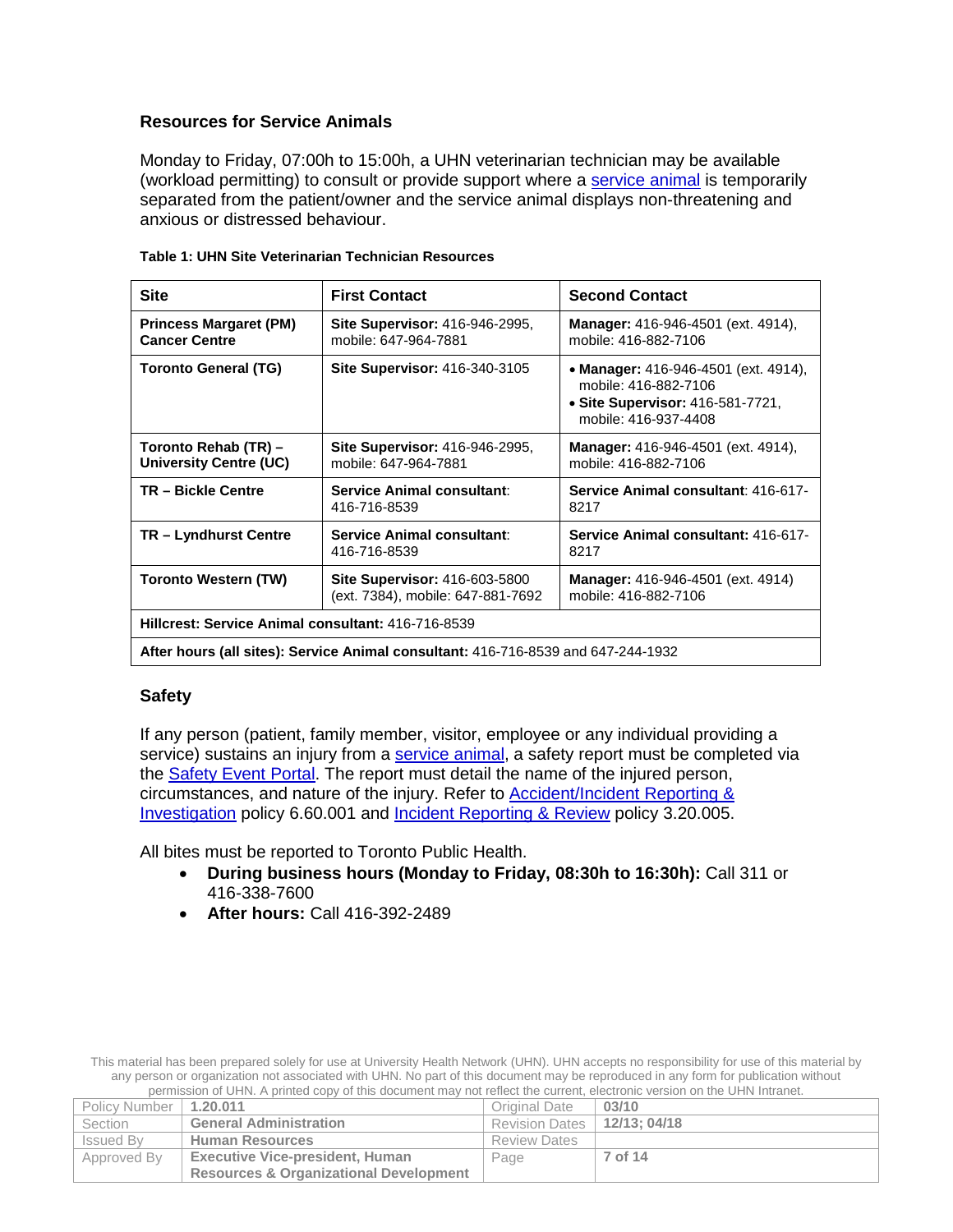#### **Removal or Exclusion**

Removal or exclusion of a [service animal](#page-11-1) may only occur for reasons that are **readily apparent and demonstrable**, i.e. not speculative. Assumptions or speculations about how the animal is likely to behave based on experience with other animals are not valid.

An objection or complaint about the presence of a service animal that is not related to the animal's behavior, safety or health will **not** result in the eviction of a service animal. The person with objections to the service animal should be consulted with and provided alternatives that do not compromise access to UHN services. Each situation is to be considered individually and in consultation with the owner. Discussion with Patient Relations is recommended in difficult situations, where possible.

A service animal may be removed, excluded or separated from its owner **only if**:

- The animal's actual behavior or health poses a direct threat to the health or safety of others, and/or
- Recommended by the attending physician for sound medical and/or safety reasons.

These circumstances and rationale must be documented in the patient's health record.

#### <span id="page-7-0"></span>**Support Persons**

People with [disabilities](#page-11-0) who are accompanied by a [support person](#page-11-2) have the right to that support person while accessing services at UHN. The support person may accompany the person with a disability in all areas of the Hospital except where excluded by law for health and safety reasons. Where a support person is excluded by law, UHN will explore alternative ways to support the patient's access its services.

Where a support person is required, any UHN fee (if applicable) for the support person must be waived.

#### **Employee Responsibilities**

#### **Manager, In-Charge or Nursing Administration Coordinator**

• Inform employees and individuals providing a service on behalf of UHN about the role of the **support person** and appropriate interaction with the patient and support person.

#### **Employees & Individuals Providing Service on Behalf of UHN**

• **Not to separate, or attempt to separate**, a patient from their [support person](#page-11-2) without the patient or patient designee's consent unless there are actual sound medical reasons for the separation.

| Policy Number   1.20.011 |                                                   | Original Date                 | 03/10   |
|--------------------------|---------------------------------------------------|-------------------------------|---------|
| Section                  | <b>General Administration</b>                     | Revision Dates   12/13; 04/18 |         |
| Issued By                | <b>Human Resources</b>                            | <b>Review Dates</b>           |         |
| Approved By              | <b>Executive Vice-president, Human</b>            | Page                          | 8 of 14 |
|                          | <b>Resources &amp; Organizational Development</b> |                               |         |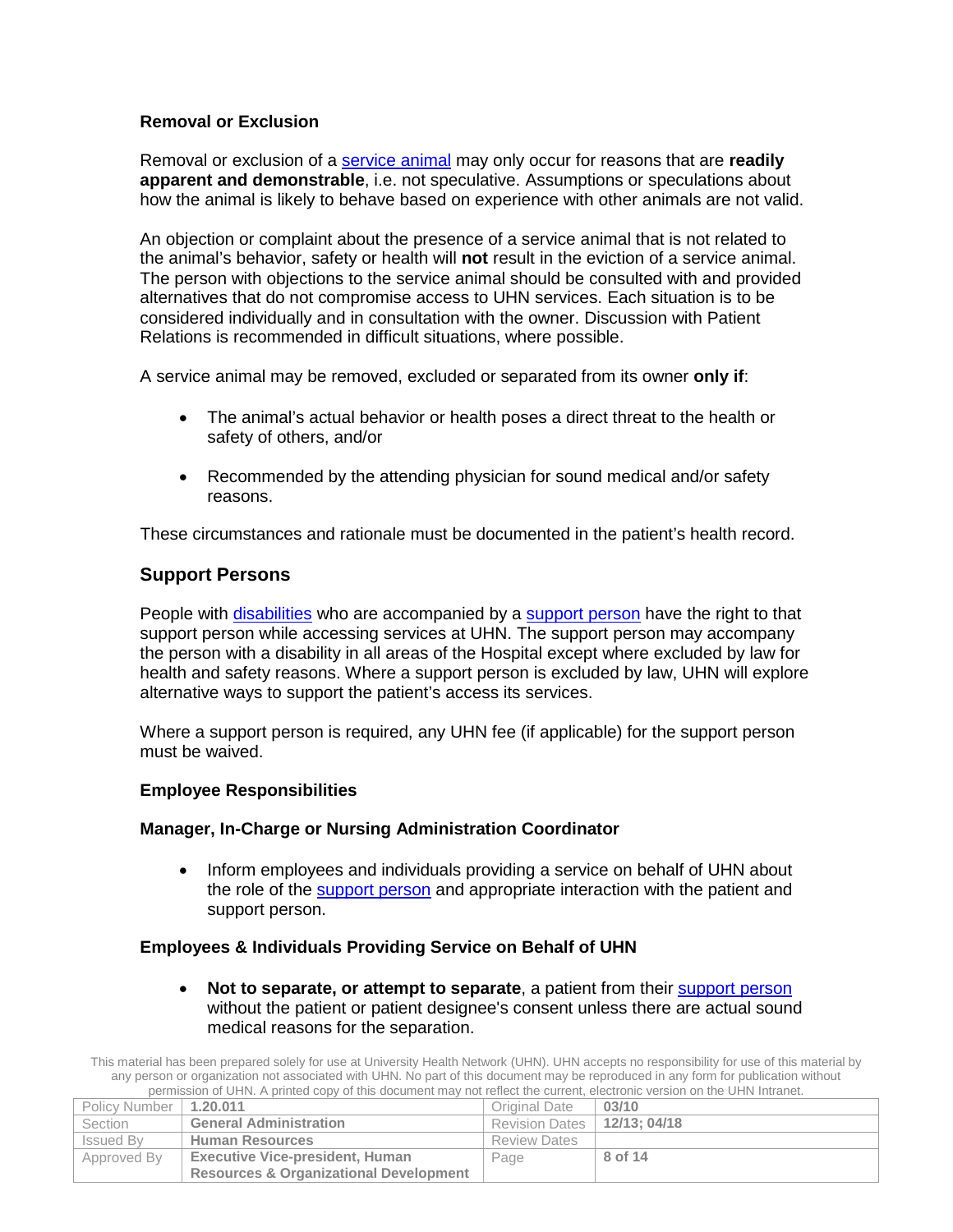• If, for any reason, the employee does not agree to provide care to a patient with a support person, to find an alternative professional who will provide that care and to document this in the patient's health record.

#### **Waiver of Rights**

If the patient consents to the support person's presence during any disclosure of health information, the healthcare provider must document the consent in the patient's health record.

[Support persons](#page-11-2) may be permitted in areas where some sterile procedures occur, in accordance with the Health Promotion and Protection Act, including, but not limited to:

- pre-operative, post-anesthetic, intensive/critical care, and step down units
- operating rooms
- clean or sterile supply storage areas
- isolation rooms
- medication preparation or storage areas
- food preparation and food storage areas
- procedure rooms where radiation exposure occurs (x-ray, CT)

If the support person is informed of the risks related to being present during a procedure that may pose some risk (e.g. an x-ray), their consent must be included in the patient's health record and a copy must be provided to the support person. A patient or support person may not waive any health or safety risks that will have an adverse effect on themselves or others.

Pre-admission representatives will inform the person with a [disability](#page-11-0) of areas where the support person is not allowed and, where possible, will develop a plan with the individual identifying alternative support arrangements.

#### **Control & Stewardship**

The individual with a **support person** is responsible for their conduct and well-being.

#### **Eviction or Exclusion**

A [support person](#page-11-2) may only be evicted, excluded or separated from the patient if:

- their actual behaviour poses a direct threat to the health or safety of others
- the attending physician has sound medical reasons

These circumstances and rationale must be documented in the patient's health record.

| Policy Number   1.20.011 |                                                   | Original Date                 | 03/10   |
|--------------------------|---------------------------------------------------|-------------------------------|---------|
| Section                  | <b>General Administration</b>                     | Revision Dates   12/13; 04/18 |         |
| Issued By                | <b>Human Resources</b>                            | <b>Review Dates</b>           |         |
| Approved By              | <b>Executive Vice-president, Human</b>            | Page                          | 9 of 14 |
|                          | <b>Resources &amp; Organizational Development</b> |                               |         |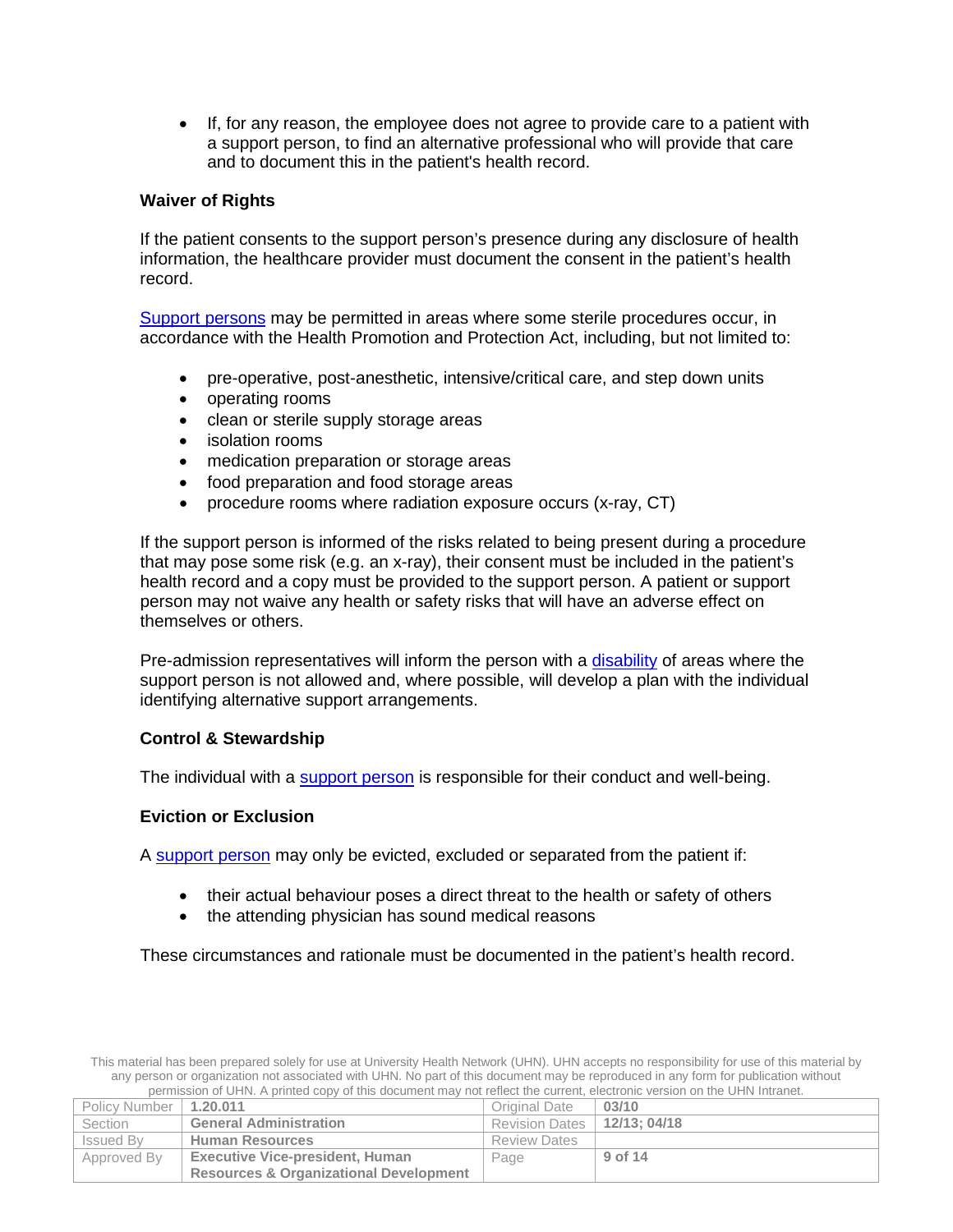#### **Outpatient Procedures or Clinic Appointments**

All reasonable efforts will be made to accommodate a patient with a [support person](#page-11-2) if no advanced notification is received.

#### **Emergency Admissions**

[Support persons](#page-11-2) will be reasonably accommodated during emergency situations.

#### <span id="page-9-0"></span>**Notice of Temporary Disruption**

In the event of a planned or unexpected disruption in the services used by people with [disabilities,](#page-11-0) UHN will post alternative format notices in conspicuous locations, including but not limited to, public entrances, information desks, and reception desks. The notification of planned or unexpected temporary disruptions to services will include information about the reason for the disruption, expected duration and a description of alternative facilities or services, if available.

Temporary service disruptions affecting the provision of UHN services will be communicated as follows:

- For physical facility service interruptions to access to washrooms, elevators, doors, entrances, corridors, stairwells, internal and external walkways and driveways, notices will be posted at the location of the service disruption (e.g. on the door of the elevator or washroom).
- Local disruptions (e.g. class, information session cancellations) will be communicated directly to those affected.
- For service, program or clinic closures due to severe weather, disease outbreak or mechanical difficulties (such as power shutdowns), notices will be posted on the intranet and communicated by a general outgoing message from the main switchboard.
- All notices will include information about the reason for the disruption, the expected duration (when known), and a description of alternative facilities or services, if available.
- Notices will be posted in conspicuous locations, including, but not limited to, public entrances, information and reception desks, on the UHN website and intranet, and any other reasonable location under the specific circumstances.
- Information agents located at the information counters at the Hospital entrances will provide verbal information about suspension of such services. If requested, and where available, a volunteer will guide the individual to the available alternative service.

This material has been prepared solely for use at University Health Network (UHN). UHN accepts no responsibility for use of this material by any person or organization not associated with UHN. No part of this document may be reproduced in any form for publication without permission of UHN. A printed copy of this document may not reflect the current, electronic version on the UHN Intranet.

| Policy Number   1.20.011 |                                                   | Original Date                 | 03/10    |
|--------------------------|---------------------------------------------------|-------------------------------|----------|
| Section                  | <b>General Administration</b>                     | Revision Dates   12/13; 04/18 |          |
| Issued By                | <b>Human Resources</b>                            | <b>Review Dates</b>           |          |
| Approved By              | <b>Executive Vice-president, Human</b>            | Page                          | 10 of 14 |
|                          | <b>Resources &amp; Organizational Development</b> |                               |          |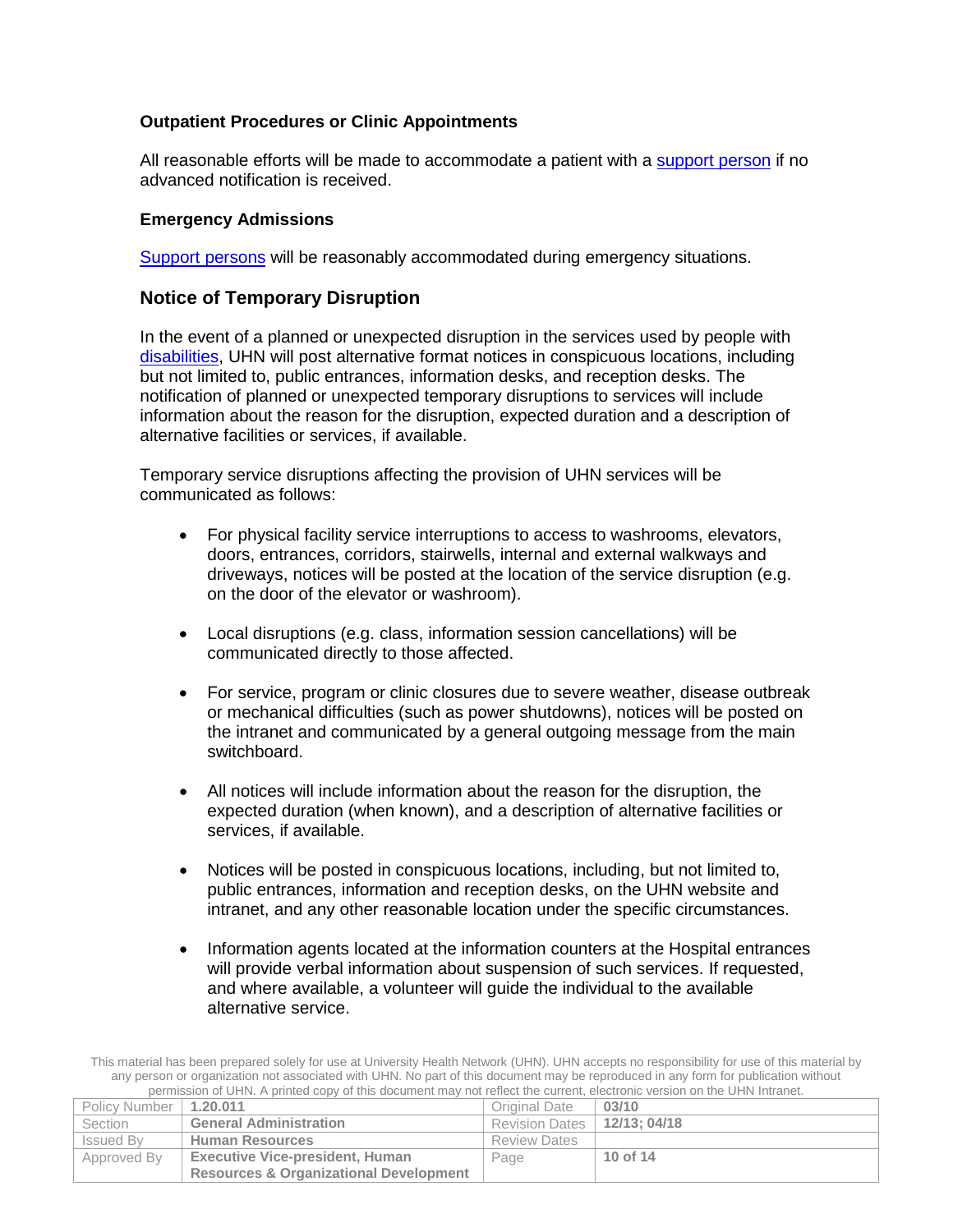## <span id="page-10-0"></span>**Feedback Process**

The feedback process outlines the actions that UHN will take if a patient, visitor or employee expresses a concern about access to UHN services and facilities, in accordance with [Patient Compliments & Complaints, Grievances & Conflicts](http://documents.uhn.ca/sites/uhn/Policies/Clinical/Patient_Management/3.40.016.pdf) policy 3.40.016, and [Fostering Respect in the Workplace](http://documents.uhn.ca/sites/uhn/Policies/human_resources/employee_relations/2.50.005-doc.pdf) policy 2.50.005, to ensure [service](#page-11-3)  [equity.](#page-11-3)

All feedback will be reviewed and forwarded to the appropriate department, individual or service provider for follow-up.

#### **Receiving, Responding & Taking Action on any Concerns**

All feedback may be provided in person, in writing, by telephone, email, or other method.

Feedback, including questions, concerns, comments or compliments about access to UHN, will be followed-up upon within two business days of receiving the information.

All information will be kept confidential until consent to disclose is provided, unless required by law.

Information related to the feedback process will be available on UHN's website, or information can be requested via email to [accessibility@uhn.ca.](mailto:accessibility@uhn.ca)

During the feedback process:

- The department/unit **may** provide feedback or refer the person seeking assistance to the appropriate department/unit.
- If follow-up information or feedback is required by patients or visitors, contact Patient Relations via email to [patientrelations@uhn.ca.](mailto:patientrelations@uhn.ca)
- Follow-up information or feedback required by employees, physicians, fellows, interns, students, volunteers or contractors can be requested via email to [accessibility@uhn.ca.](mailto:accessibility@uhn.ca)

## **Definitions**

<span id="page-10-1"></span>**Assistive device:** Any technical aid or communication device that is designed, made, adapted or customized to assist a person with a disability to increase, maintain, or perform a particular task. Assistive devices include, but are not limited to, canes, crutches, walkers, wheel chairs, and shower chairs.

<span id="page-10-2"></span>**Barrier:** As defined by the Ontarians with Disabilities Act, 2001, anything that prevents a person with a disability from fully participating in all aspects of society because of their

| Policy Number   1.20.011 |                                                   | Original Date         | 03/10       |
|--------------------------|---------------------------------------------------|-----------------------|-------------|
| Section                  | <b>General Administration</b>                     | <b>Revision Dates</b> | 12/13:04/18 |
| Issued By                | <b>Human Resources</b>                            | <b>Review Dates</b>   |             |
| Approved By              | <b>Executive Vice-president, Human</b>            | Page                  | 11 of 14    |
|                          | <b>Resources &amp; Organizational Development</b> |                       |             |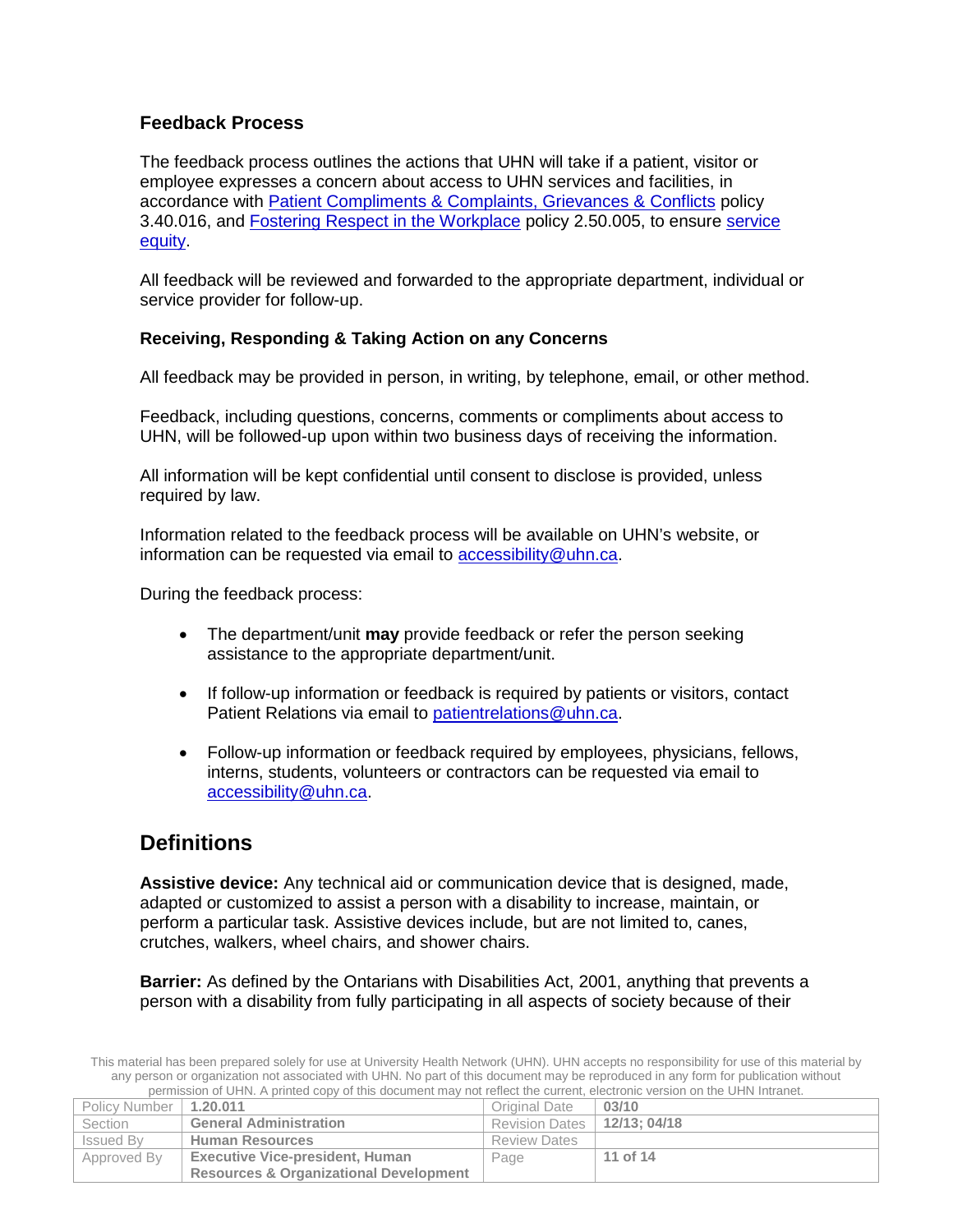disability. Types of barriers include physical barriers, architectural barriers, informational or communications barriers, attitudinal barriers, and policy or practice barriers.

<span id="page-11-0"></span>**Disability:** Disability refers to all disabilities protected in the Human Rights Code, R.S.O. 1990, Ch.H.19, Section 10 (1) of the Code defines "disability" as follows:

"because of disability" means for the reason that the person has or has had, or is believed to have or have had,

(a) any degree of physical disability, infirmity, malformation or disfigurement that is caused by bodily injury, birth defect or illness and, without limiting the generality of the foregoing, includes diabetes mellitus, epilepsy, a brain injury, any degree of paralysis, amputation, lack of physical co-ordination, blindness or visual impediment, deafness or hearing impediment, muteness or speech impediment, or physical reliance on a guide dog or other animal or on a wheelchair or other remedial appliance or device,

(b) a condition of mental impairment or a developmental disability,

(c) a learning disability, or a dysfunction in one or more of the processes involved in understanding or using symbols or spoken language,

(d) a mental disorder, or

(e) an injury or disability for which benefits were claimed or received under the insurance plan established under the Workplace Safety and Insurance Act, 1997"

<span id="page-11-1"></span>**Service animal:** Defined under Section 4(9) of the Accessibility Standards for Customer Service, O. Reg. 429/07, as follows:

"an animal is a service animal for a person with a disability,

(a) if it is readily apparent that the animal is used by the person for reasons relating to his or her disability; or

(b) if the person provides a letter from a physician or nurse confirming that the person requires the animal for reasons relating to the disability."

<span id="page-11-3"></span>**Service equity:** A process designed to result in consistent and fair quality of service to people who have been historically excluded from receiving equitable service; and elimination of [barriers](#page-10-2) to access in service.

<span id="page-11-2"></span>**Support person:** Defined under Section 4(8) Accessibility Standards for Customer Service, O. Reg. 429/07, as follows:

| Policy Number   1.20.011 |                                                   | Original Date                 | 03/10    |
|--------------------------|---------------------------------------------------|-------------------------------|----------|
| Section                  | <b>General Administration</b>                     | Revision Dates   12/13; 04/18 |          |
| Issued By                | <b>Human Resources</b>                            | <b>Review Dates</b>           |          |
| 'Approved By             | <b>Executive Vice-president, Human</b>            | Page                          | 12 of 14 |
|                          | <b>Resources &amp; Organizational Development</b> |                               |          |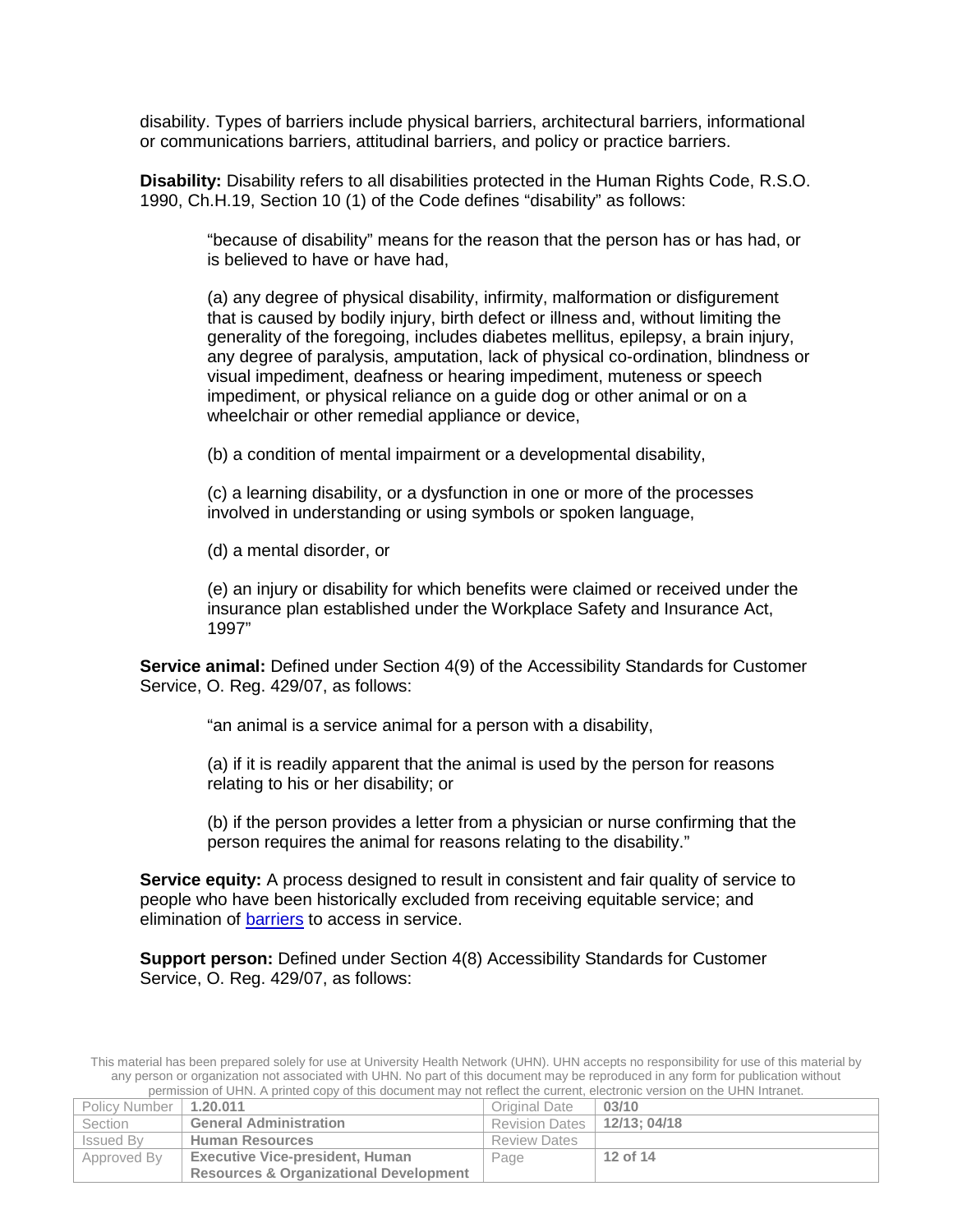"a support person means, in relation to a person with a disability, another person who accompanies him or her in order to help with communication, mobility, personal care or medical needs or with access to goods or services."

## **References**

- 1. Accessibility for Ontarians with Disabilities Act, 2005.
- 2. Accessibility Standards for Customer Service (2007). Ontario Regulation 429/07 made under the Accessibility for Ontarians with Disabilities Act, 2005.
- 3. Blind Persons' Rights Act, Chapter 40 of the Revised Statues, 1989, s.1.
- 4. Blind Persons' Rights Act, R.S.O. 1990, c. B.7, s. 1 (1).
- 5. CNIB: Clear Print Accessibility Guidelines: http://cnib.ca/en/services/resources/clearprint/pages/default.aspx
- 6. MMWR Recommendations and Reports, "Guidelines for Environmental Infection Control in Health-Care Facilities: Recommendations of CDC and the Healthcare Infection Control Practices Advisory Committee (HICPAC)," June 6, 2003.
- 7. Ministry of Community and Social Services: Making Ontario accessible. Accessibility for Ontarians with disabilities.
- 8. Mount Sinai Hospital (2009). Use of Service Animals policy I-d-80-83. Toronto, ON.
- 9. Human Rights Code, R.S.O. 1990, c. H.19
- 10. Ontario Hospital Association, Health Achieve (2008). Accessibility for Ontarians with Disabilities Act, 2005. Taking a close look at the standards: impact and implications. Toronto, ON.

| Policy Number    | 1.20.011                                          | Original Date         | 03/10       |
|------------------|---------------------------------------------------|-----------------------|-------------|
| Section          | <b>General Administration</b>                     | <b>Revision Dates</b> | 12/13:04/18 |
| <b>Issued By</b> | <b>Human Resources</b>                            | <b>Review Dates</b>   |             |
| Approved By      | <b>Executive Vice-president, Human</b>            | Page                  | 13 of 14    |
|                  | <b>Resources &amp; Organizational Development</b> |                       |             |